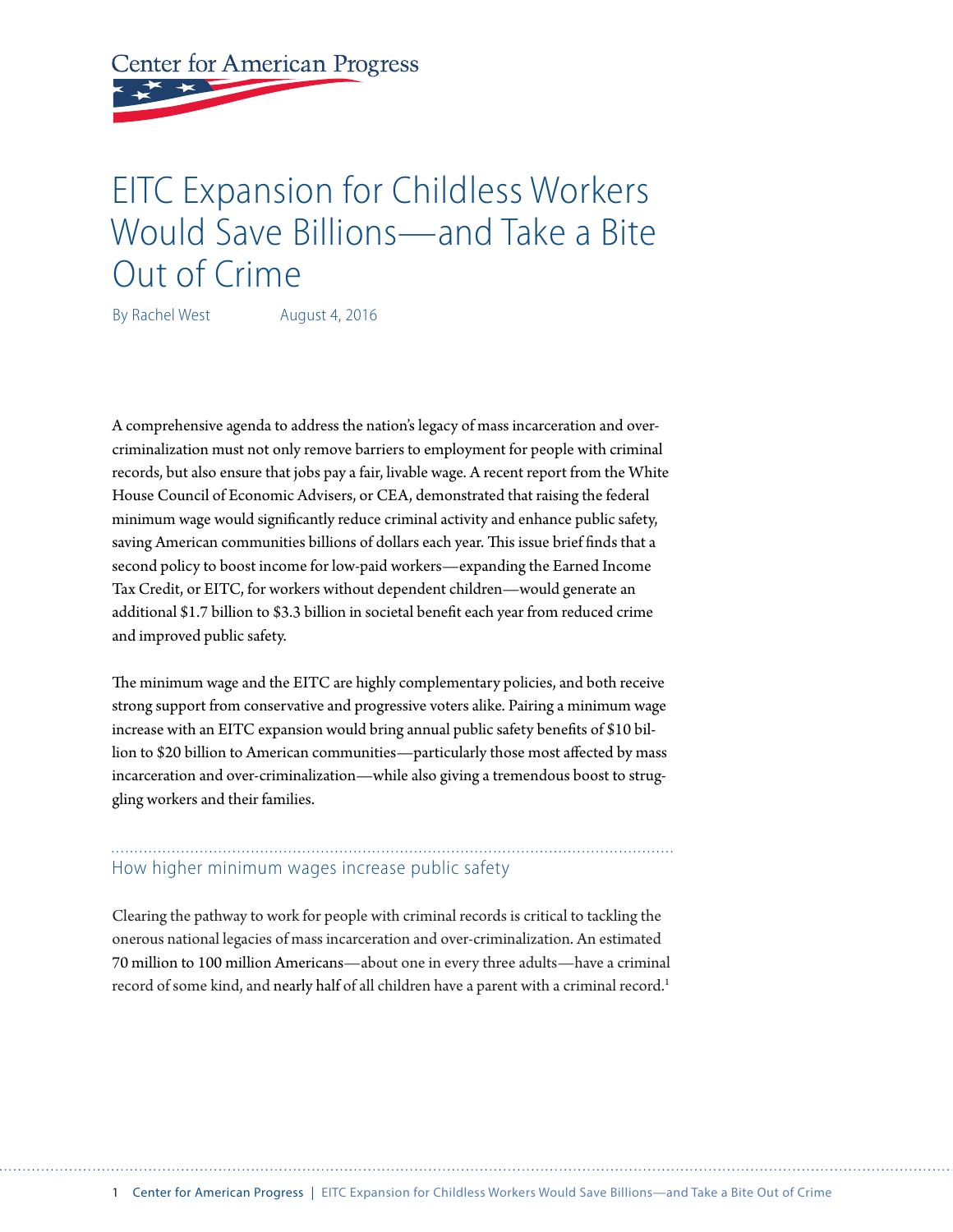Having a criminal record, no matter how old or inconsequential—such as an arrest that never led to conviction—can make securing employment nearly impossible. In many states, having a criminal record can unnecessarily [bar workers](http://www.nelp.org/publication/the-consideration-of-criminal-records-in-occupational-licensing/) from a host of trades and professions through discriminatory occupational licensing practices and also prevent them from obtaining the training, education, and support they need to succeed in the workforce.<sup>2</sup> Furthermore, because barriers to employment and income can damage economic security and family stability, a parent's criminal record can have long-lasting negative consequences for children's well-being and outcomes.<sup>3</sup>

A new report released by the CEA highlights a critical—but often overlooked—role for public policy at the intersection of criminal justice policy and the labor market.<sup>4</sup> A comprehensive agenda to address the history of over-criminalization must not only remove barriers to employment but also ensure that jobs pay a fair, livable wage. Even when individuals with criminal records are able to overcome obstacles to finding employment, they are disproportionately likely to work in low-paying jobs. The quality of local employment opportunities—a large part of which involves adequate pay—is a strong driver of the level of crime in communities. Access to well-paying jobs is a key factor in supporting successful reentry, reducing recidivism among individuals who have been involved in the criminal justice system, and preventing new acts of crime.<sup>5</sup> By enabling workers to earn enough to make ends meet, policies that raise wages—particularly for lower-educated men—can both prevent re-offense and lower the rate of first-time offenses. Research shows that a 10 percent increase in wages for lower-educated men leads to a 10 percent to 20 percent decrease in crime.<sup>6</sup>

For this reason, higher minimum wages have strong anti-crime effects. According to the CEA's new analysis, the Raise the Wage Act—which would increase the federal minimum wage to \$12 by 2020—would reduce criminal activity by 3 percent to 5 percent.<sup>7</sup> Economists estimate that crime costs American communities hundreds of billions of dollars each year, including through property damage, lost and reduced quality of life, medical costs, pain and suffering, and criminal justice system costs.8 Thus, while greater public safety and lower crime rates will ultimately increase the quality of life, particularly for the most disadvantaged communities, a 3 percent to 5 percent reduction in crime translates into an annual societal benefit of \$8 billion to \$17 billion. This represents substantial savings for American families and the economy alike.<sup>9</sup>

As of 2016, 29 states and the District of Columbia—as well as a growing number of local areas—have raised their minimum wages above the federal level of \$7.25 per hour.10 But residents of the remaining 21 states have been stuck at \$7.25 for seven years and counting. These low-minimum-wage states disproportionately contribute to the nation's mass incarceration problem: In \$7.25 states, 1 in every 102 adults was incarcerated in jail or prison in 2013, compared to 1 in every 137 in higher-wage states.<sup>11</sup> In fact, while it by no means proves that higher minimum wages have been the cause of lower incarceration

In \$7.25 states, 1 in every 102 adults was incarcerated in jail or prison in 2013, compared to 1 in every 137 in higherwage states.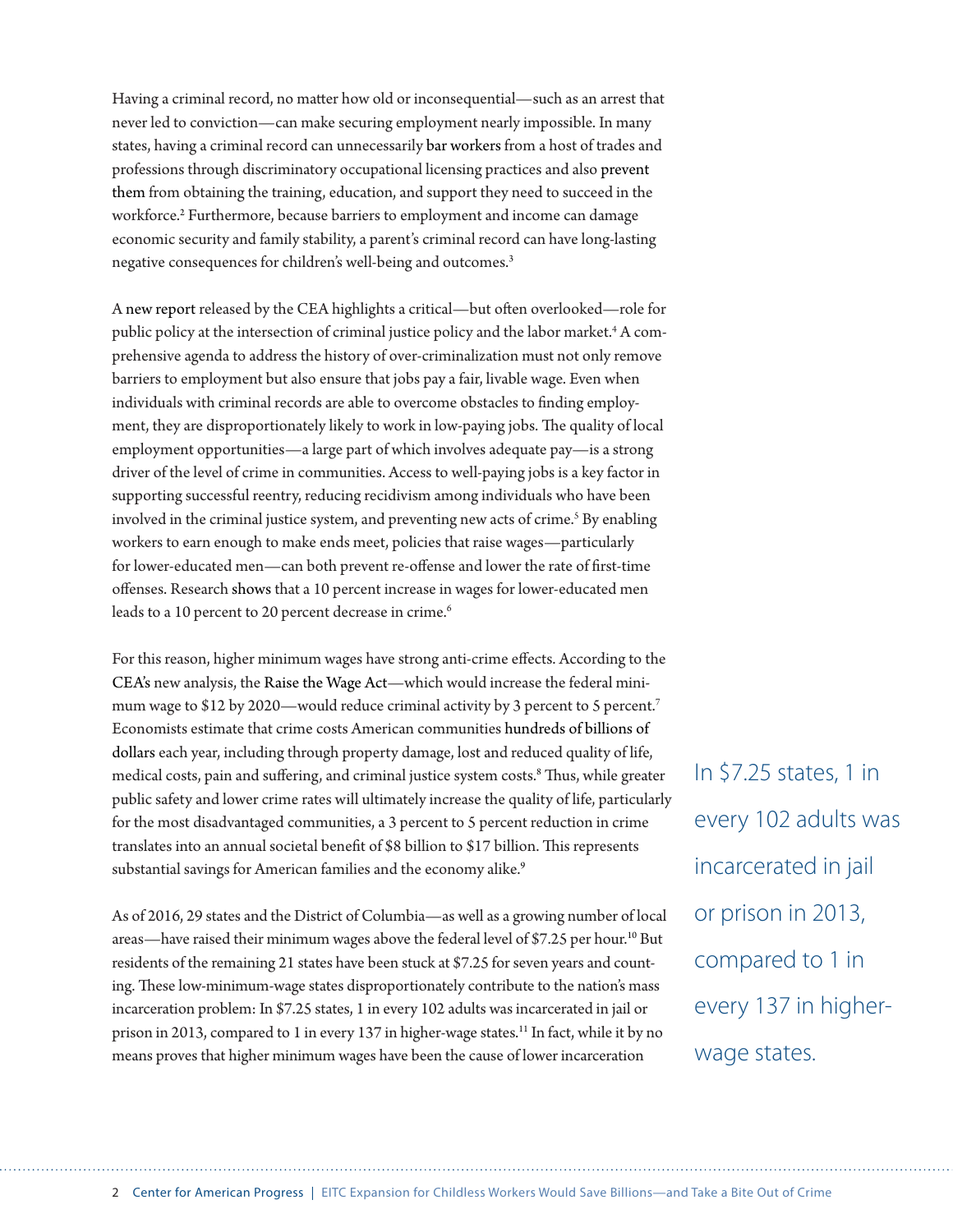rates, every 10 percent increase in a state's minimum wage was associated with a more than 15 percent decrease in the adult incarceration rate.<sup>12</sup> Put another way, a \$1 minimum wage increase in low-wage states was associated with 208 fewer incarcerated individuals per 100,000 adults in the state in 2013.

## Expanding the EITC would boost economic security and reduce crime

Raising the minimum wage is not the only policy that would boost incomes for individuals with criminal records as they seek to enter or return to the workforce. Policymakers from both sides of the aisle—including House Speaker Paul Ryan (R-WI) and President Barack Obama—have called for expanding the EITC for low-paid workers without qualifying dependent children, as these workers are the only group taxed further into poverty by the U.S. federal tax code.<sup>13</sup> Since individuals who have criminal records are more likely to work in low-wage jobs—and many support noncustodial children using their earnings—an EITC expansion would have an outsized positive effect on these individuals and their children.<sup>14</sup>

Using the same parameters and approach as the CEA, the Center for American Progress calculates that the EITC expansion proposed by President Obama would result in an annual societal benefit of \$1.7 billion to \$3.3 billion by decreasing offenses 0.52 percent to 1.04 percent each year.<sup>15</sup> (see Methodology section) Thus, the benefits from reduced crime and enhanced public safety alone—including less property damage, fewer lives lost, lower medical costs, and so on—would add up to as much as half the cost of expanding the EITC, which is expected to be [\\$6.1 billion](https://cdn.americanprogress.org/wp-content/uploads/2016/04/14090524/BudgetChoices.pdf) per year.<sup>16</sup> The EITC's other strong positive benefits—such as improved health, increased employment, and better school performance for children—would make the proposed EITC expansion well worth its costs, in addition to bringing huge benefits to the communities that are most affected by mass incarceration and over-criminalization.<sup>17</sup>

When it comes to helping low-income workers and their families, research demonstrates that the minimum wage and the EITC are strong complements. 18 CAP estimates that the ideal policy choice—implementing an EITC expansion in tandem with a minimumwage increase—would result in a societal benefit of \$10 billion to \$20 billion each year from lower crime and greater public safety alone.<sup>19</sup>

Of course, boosting the incomes of individuals with criminal records and enhancing public safety are just two of many reasons to embrace policies that raise wages for low-paid workers. Raising the minimum wage to \$12 by 2020 would reduce financial hardship and increase economic security for more than 35 million hard-working Americans.20 And enhancing the EITC for workers without qualifying children would benefit more than [13 million](http://www.cbpp.org/research/federal-tax/strengthening-the-eitc-for-childless-workers-would-promote-work-and-reduce) workers across the nation, about [1.5 million](https://www.whitehouse.gov/sites/default/files/docs/eitc_report.pdf) of whom are The EITC expansion proposed by President Obama would result in an annual societal benefit of \$1.7 billion to \$3.3 billion.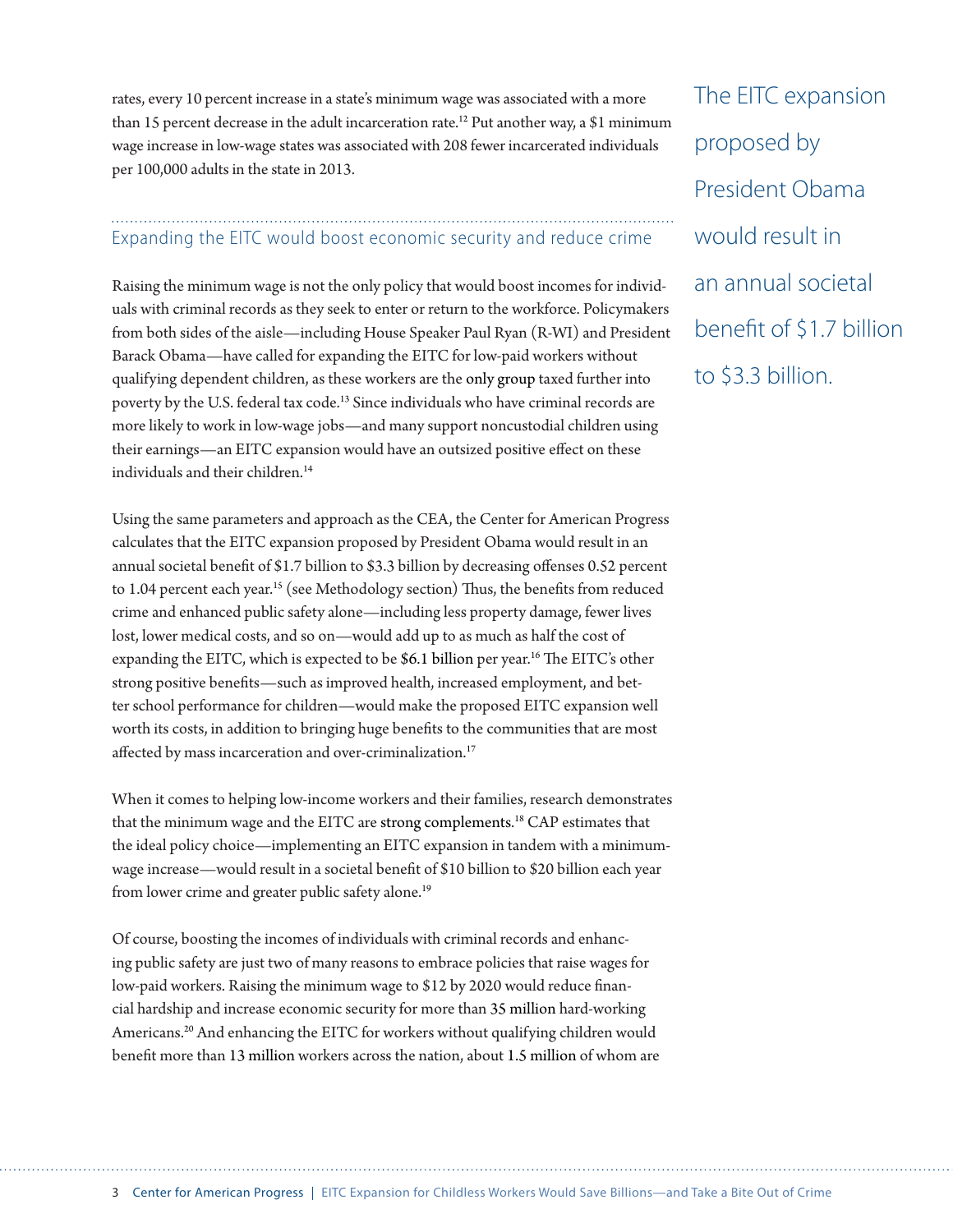noncustodial parents.21 Moreover, by ensuring that workers can earn enough to make ends meet—and enabling them to cover work-related costs, such as transportation and child care—both the EITC and the minimum wage proposals could newly bring millions more Americans [into the workforce](http://www.nber.org/papers/w11729).<sup>22</sup>

Furthermore, the benefits of boosting wages go beyond the working families receiving a raise and the communities experiencing less crime: These twin policy changes would also benefit employers by increasing worker productivity and reducing costly turnover. And by putting extra dollars in the hands of cash-strapped workers who will spend much of it immediately at businesses in their communities, the combination of a minimum wage increase and an enhanced EITC would give a strong boost to the nation's economy.<sup>23</sup>

### Conclusion

Good job opportunities and fair wages are two sides of the same coin when it comes to removing economic barriers for individuals with criminal records and their families. Fortunately, efforts to address barriers to employment have been rapidly gaining momentum at the local, state, and federal levels. For example, more than half of Americans now live in areas covered by fair-chance hiring policies, such as ban the box, which require employers to consider job applicants' qualifications for work prior to conducting a background check for a criminal record.<sup>24</sup> And in April 2016, Pennsylvania became the first state to introduce bipartisan Clean Slate legislation, allowing individuals with minor nonviolent records to have their records automatically sealed by staying crime-free for a set period of time.<sup>25</sup>

It is critical that policymakers, advocates, and the public continue fighting to remove obstacles to employment for the millions of Americans with criminal records. But a comprehensive agenda to address the nation's legacy of over-criminalization and mass incarceration should not stop there. An integral part of this agenda requires boosting wages for America's lowest-paid workers—including by raising the minimum wage and expanding the EITC, policies that receive strong support from [conservative and progressive voters](http://www.raisetheminimumwage.com/pages/polling) [alike.](http://www.raisetheminimumwage.com/pages/polling) 26 These measures will not only benefit individuals with criminal records and struggling working families, but also generate billions in savings each year across the nation.

*Rachel West is an Associate Director of the Poverty to Prosperity Team at the Center for American Progress.*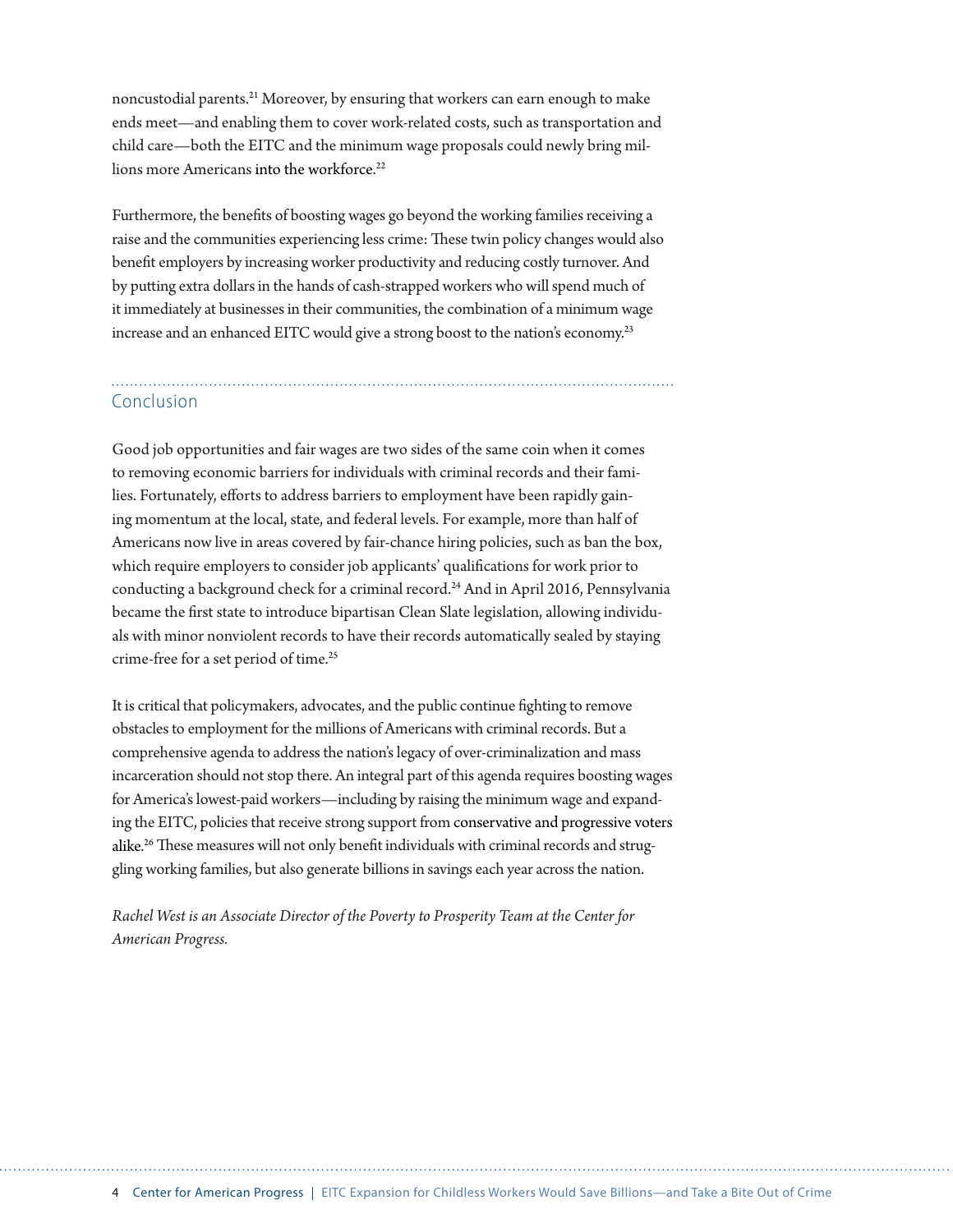### Methodology

CAP estimated the reduction in incarceration rates associated with a 10 percent increase in the minimum wage using a linear regression of the natural logarithm of states' 2013 incarceration rates—measured per 100,000 adults—on the natural logarithms of their 2013 minimum wages and 2013 populations, and a constant term.<sup>27</sup>

CAP also estimated the effect on criminal activity of the EITC expansion proposal introduced by President Obama, which would double the value of the maximum EITC for workers without qualifying children to about \$1,000 per year. The plan would also lower the minimum age of eligibility from 25 years old to 21 years old and broaden the credit's schedule, making it available to a greater share of so-called childless workers. A very similar proposal has been introduced by House Speaker Paul Ryan (R-WI).

Like the CEA report, CAP began with a 2002 study by [Gould, Weinberg, and Mustard](http://people.terry.uga.edu/mustard/labor.pdf), which found that a 10 percent increase in hourly wages for non-college-educated men results in a 10 percent to 20 percent reduction in crime.<sup>28</sup> To estimate the average percentage increase in hourly wages that would be experienced by non-college-educated men under the EITC expansion proposal, CAP turned to the Tax Policy Center's [analysis](http://tpcprod.urban.org/numbers/displayatab.cfm?Docid=4092&DocTypeID=2) of the expected change in federal change tax burdens, which is given by income quintile and filing status—either joint, single, or head of household.<sup>29</sup> From these tax burden changes, CAP calculated the average percentage increase in after-tax income that would result for each income quintile and filing status group. The breaks between income quintiles were given by the [Tax Policy Center.](http://www.taxpolicycenter.org/model-estimates/current-law-baseline-tables-microsimulation-tax-model-0613-1/income-breaks-2013-tax)<sup>30</sup>

Using data from the 2014 March Current Population Survey, CAP computed the share of individuals in each income quintile and filing status group who are non-college-educated males.<sup>31</sup> CAP used these shares to calculate the weighted average percent increase in after-tax income, wherein weights are the number of non-college-educated males in each quintile and filing status cell.<sup>32</sup> CAP presumed that average hourly wages would increase proportionately to after-tax income.

Using this approach, CAP estimated that the president's EITC proposal would increase average wages for non-college-educated males 0.52 percent. Applying the range of crime elasticities used in the CEA report—which are -1 to -2—a wage increase of this size would reduce crime by 0.52 percent to 1.04 percent. Based on the CEA analysis, which concluded that a 3 percent wage increase would lead to 254,967 to 509,933 fewer offenses each year, CAP inferred that the 0.52 percent wage increase brought about by the EITC expansion would reduce annual criminal activity by about 50,508 to 101,015 offenses. To translate this into societal benefit, CAP applied the average social cost of crime used by CEA: \$32,729 per offense. Unlike some economists, the CEA does not include criminal justice system costs—such as costs associated with enforcement,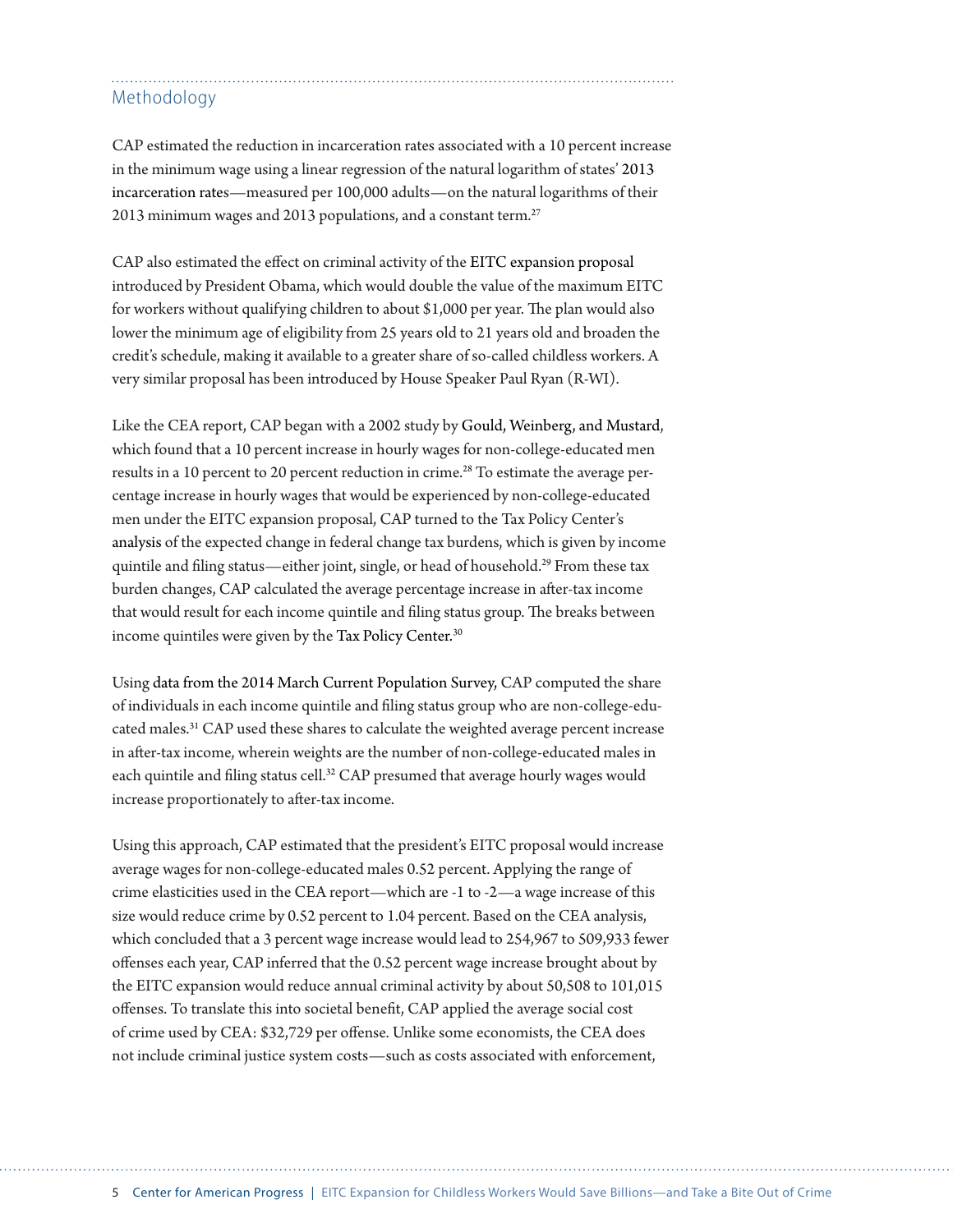incarceration, and the judicial system—as part of the social cost of crime. If these costs were included, the estimated social cost of crime would be greater, and thus the societal benefits from a given reduction in crime—such as those stemming from an EITC expansion—would also be greater. Research suggests that criminal justice system costs range from less than one-quarter of the total cost of crime for violent crime, to up to half of the total cost of crime for property crime.33

For several reasons, this approach is likely to underestimate the benefits of an EITC expansion for childless workers. If, for example, a greater EITC induces more individuals to join the workforce—as past EITC increases have done—wages for lower-skilled men would increase further, resulting in additional crime reduction.<sup>34</sup> Furthermore, about half of states have their own supplemental state EITCs, the value of which is typically linked to the federal EITC. These supplements would increase if the federal EITC expanded, which would further boost wages for EITC-eligible workers.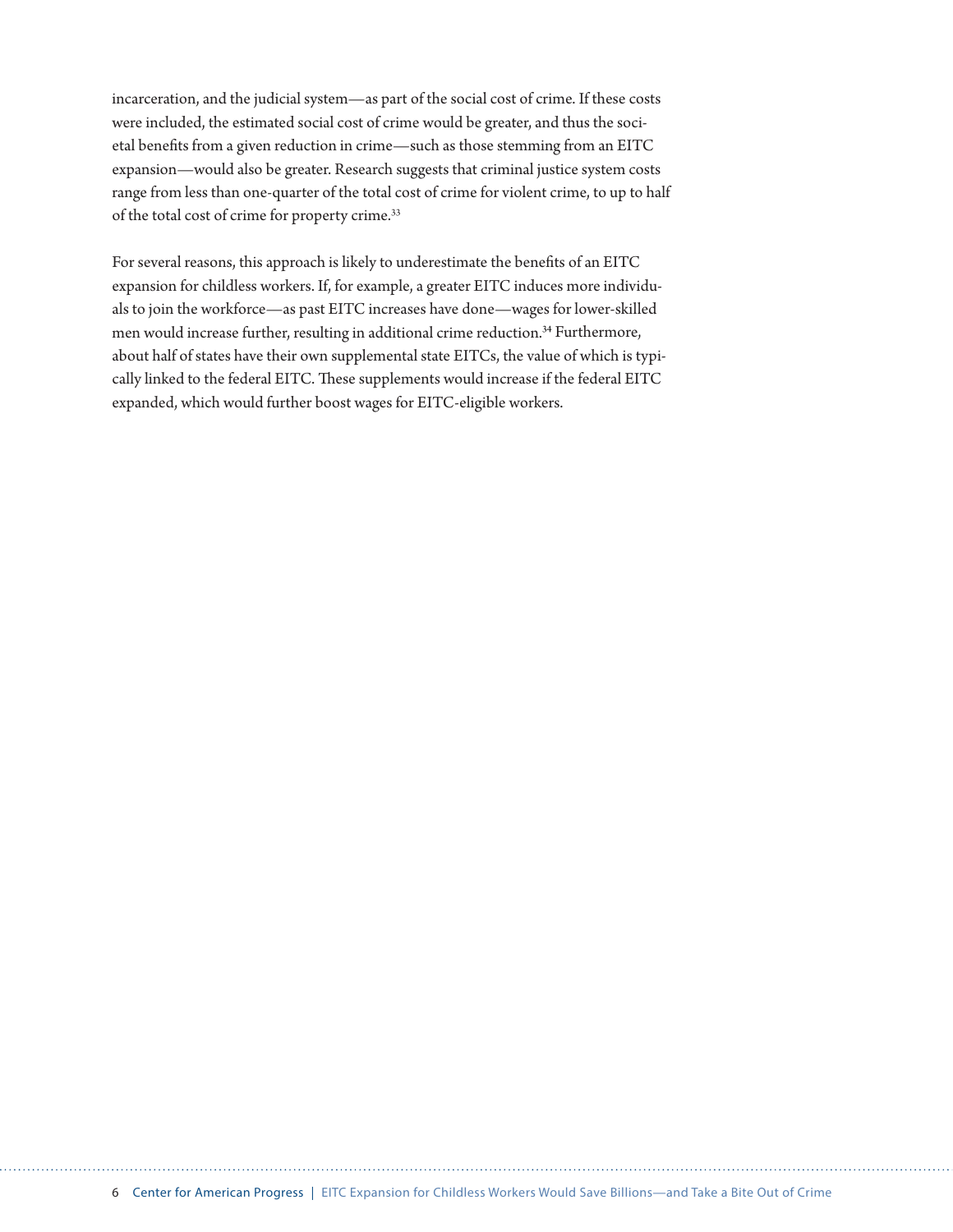#### Endnotes

- 1 Rebecca Vallas and Sharon Dietrich, "One Strike and You're Out: How We Can Eliminate Barriers to Economic Security and Mobility for People with Criminal Records" (Washington: Center for American Progress, 2014), available at https://www.americanprogress.org/issues/criminal-justice/ report/2014/12/02/102308/one-strike-and-youre-out/; Rebecca Vallas and others, "Removing Barriers to Opportunity for Parents With Criminal Records and Their Children: A Two-Generation Approach" (Washington: Center for American Progress, 2015), available at https://www.americanprogress. org/issues/criminal-justice/report/2015/12/10/126902/removing-barriers-to-opportunity-for-parents-with-criminalrecords-and-their-children/.
- 2 Michelle Natividad Rodriguez and Beth Avery, "The Consideration of Criminal Records in Occupational Licensing" (New York: National Employment Law Project, 2015), available at [http://www.nelp.org/publication/the-consideration](http://www.nelp.org/publication/the-consideration-of-criminal-records-in-occupational-licensing/)[of-criminal-records-in-occupational-licensing/](http://www.nelp.org/publication/the-consideration-of-criminal-records-in-occupational-licensing/); Vallas and Dietrich, "One Strike and You're Out."
- 3 Vallas and others, "Removing Barriers to Opportunity for Parents With Criminal Records and Their Children."
- 4 White House Council of Economic Advisers, *Economic Perspectives on Incarceration and the Criminal Justice System*  (2016), available at https://www.whitehouse.gov/sites/ default/files/page/files/20160423\_cea\_incarceration\_criminal\_justice.pdf.
- 5 Christy Visher, Sara Debus-Sherrill, and Jennifer Yahner, "Employment after Prison: A Longitudinal Study of Releases in Three States" (Washington: Urban Institute, 2008), available at http://www.urban.org/research/publication/ employment-after-prison-longitudinal-study-releaseesthree-states.
- 6 Eric D. Gould, Bruce A. Weinberg, and David B. Mustard, "Crime Rates and Local Labor Market Opportunities in the United States: 1979-1997," *The Review of Economics and Statistics* 84 (1) (2002): 45-61.
- 7 *Raise the Wage Act*, S. 1150, 114th Cong., 1 sess. (April 30, 2015), available at [https://www.congress.gov/bill/114th](https://www.congress.gov/bill/114th-congress/senate-bill/1150)[congress/senate-bill/1150](https://www.congress.gov/bill/114th-congress/senate-bill/1150); White House Council of Economic Advisers, *Economic Perspectives on Incarceration and the Criminal Justice System*.
- 8 See White House Council of Economic Advisors, *Economic Perspectives on Incarceration and Criminal Justice System*, Table 1 for information on the social cost of crime. As noted in the Methodology section, the CEA does not include criminal justice system costs—such as costs associated with enforcement, incarceration, and the judicial system—in its estimate of the social cost of crime, but instead considers these to be policy costs.
- 9 Poor and low-income Americans are disproportionately likely to be the victims of crime, and economically disadvantaged communities are disproportionately affected by mass incarceration. See, for example, Melissa S. Kearney, Benjamin H. Harris, Elisa Jácome, and Lucie Parker, "Ten Economic Facts about Crime and Incarceration in the United States" (Washington: Brookings Institution, 2014), available at http://www.brookings.edu/~/media/research/files/ papers/2014/05/01-crime-facts/v8\_thp\_10crimefacts.pdf.
- 10 U.S. Department of Labor, "Changes in Basic Minimum Wages in Non-Farm Employment Under State Law: Selected Years 1968 to 2016," available at [https://www.dol.gov/whd/](https://www.dol.gov/whd/state/stateMinWageHis.htm) [state/stateMinWageHis.htm](https://www.dol.gov/whd/state/stateMinWageHis.htm) (last accessed May 2016).

11 Author's calculations of population-weighted averages using 2016 minimum-wage data from U.S. Department of Labor, "Changes in Basic Minimum Wages in Non-Farm Employment Under State Law: Selected Years 1968 to 2016"; 2013 data on incarceration rates from Lauren E. Glaze and Danielle Kaeble, "Correctional Populations in the United States, 2013" (U.S. Department of Justice, 2014), available at [http://www.bjs.gov/content/pub/pdf/cpus13.pdf;](http://www.bjs.gov/content/pub/pdf/cpus13.pdf) 2013 state population data from U.S. Census Bureau, "National, State, and Puerto Rico Commonwealth Totals Datasets: Population, population change, and estimated components of population change: April 1, 2010 to July 1, 2013," available at [http://www.census.gov/popest/data/national/](http://www.census.gov/popest/data/national/totals/2013/NST-EST2013-alldata.html) [totals/2013/NST-EST2013-alldata.html](http://www.census.gov/popest/data/national/totals/2013/NST-EST2013-alldata.html) (last accessed May 2016).

- 12 For more information, see Methodology section of this issue brief.
- 13 Chuck Marr and others, "Strengthening the EITC for Childless Workers Would Promote Work and Reduce Poverty: Improvement Targeted at Lone Group Taxed into Poverty (Washington: Center on Budget and Policy Priorities, 2016), available at http://www.cbpp.org/research/federal-tax/ strengthening-the-eitc-for-childless-workers-would-promote-work-and-reduce.
- 14 John Schmitt and Kris Warner, "Ex‐offenders and the Labor Market" (Washington: Center for Economic and Policy Research, 2010), available at [http://cepr.net/documents/](http://cepr.net/documents/publications/ex-offenders-2010-11.pdf) [publications/ex-offenders-2010-11.pdf;](http://cepr.net/documents/publications/ex-offenders-2010-11.pdf) Vallas and Dietrich, .<br>"One Strike and You're Out."
- 15 As noted in the Methodology section, the CEA does not include criminal justice system costs as part of the social cost of crime. If these costs were included, the total societal benefit from the proposed EITC expansion would be substantially greater than CAP estimates. Another EITC expansion proposal introduced by Sen. Sherrod Brown (D-OH) and Rep. Richard Neal (D-MA) would further increase the maximum credit and expand the share of childless workers who qualify. This bill would raise low-paid workers' wages further, bringing about even greater societal benefits from reduced crime than the Obama and Ryan proposals. See Marr and others, "Strengthening the EITC for Childless Workers Would Promote Work and Reduce Poverty."
- 16 The benefits from reduced crime would accrue to society as a whole rather than directly offsetting this fiscal cost.
- 17 Chuck Marr and others, "EITC and Child Tax Credit Promote Work, Reduce Poverty, and Support Children's Development, Research Finds" (Washington: Center on Budget and Policy Priorities, 2015), available at http://www.cbpp.org/ sites/default/files/atoms/files/6-26-12tax.pdf.
- 18 Arindrajit Dube, Testimony before U.S. Senate Committee on Health, Education, Labor & Pensions, "Keeping up with a Changing Economy: Indexing the Minimum Wage," March 14, 2013, available at http://www.help.senate.gov/imo/media/doc/Dube1.pdf.
- 19 This calculation assumes that if an EITC expansion and minimum-wage increase were introduced simultaneously, the wage increases experienced under each—estimated by CAP and the CEA, respectively—would be roughly additive. That would mean, in turn, that the societal benefits would also be roughly additive. See the Methodology section for further detail.